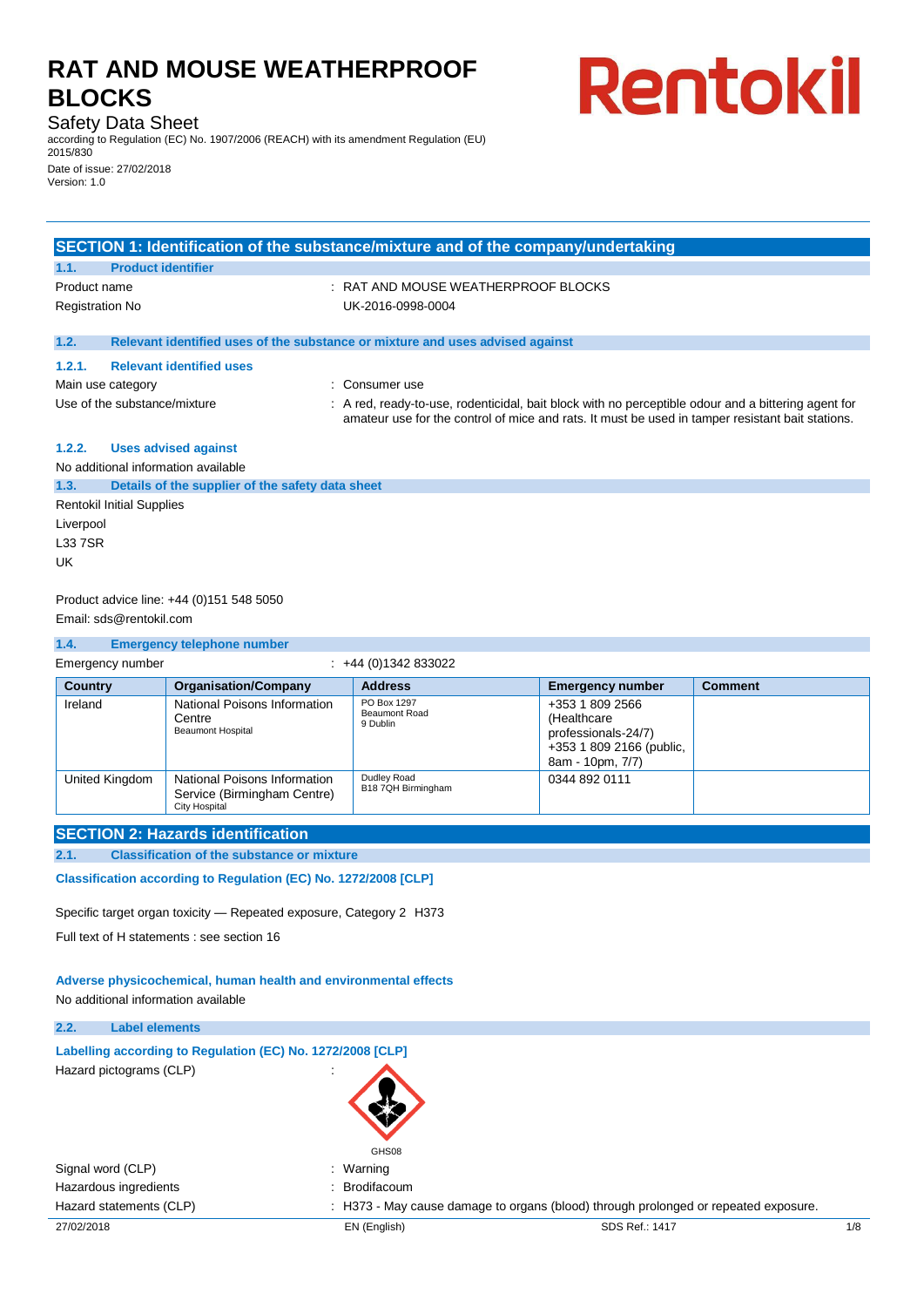## Safety Data Sheet

according to Regulation (EC) No. 1907/2006 (REACH) with its amendment Regulation (EU) 2015/830

| Precautionary statements (CLP) | : P102 - Keep out of reach of children.<br>P103 - Read label before use.<br>P220 - Keep/Store away from food, drink and animal feedingstuffs.<br>P262 - Do not get in eyes, on skin, or on clothing.<br>P270 - Do not eat, drink or smoke when using this product.<br>P273 - Avoid release to the environment.<br>P301+P310 - IF SWALLOWED: Immediately call a POISON CENTER/doctor<br>P404 - Store in a closed container.<br>P405 - Store locked up.<br>P501 - Dispose of contents/container to in accordance with local regulations. |
|--------------------------------|----------------------------------------------------------------------------------------------------------------------------------------------------------------------------------------------------------------------------------------------------------------------------------------------------------------------------------------------------------------------------------------------------------------------------------------------------------------------------------------------------------------------------------------|
| EUH-statements                 | : EUH208 - Contains 1,2-benzisothiazolin-3-one. May produce an allergic reaction.<br>EUH401 - To avoid risks to human health and the environment, comply with the instructions for<br>use.                                                                                                                                                                                                                                                                                                                                             |

### **2.3. Other hazards**

No additional information available

## **SECTION 3: Composition/information on ingredients**

**3.1. Substances**

## Not applicable

### **3.2. Mixtures**

| <b>Name</b>                                                                | <b>Product identifier</b>                                                 | $\frac{9}{6}$ | <b>Classification according to</b><br><b>Regulation (EC) No.</b><br>1272/2008 [CLP]                                                                                                                 |
|----------------------------------------------------------------------------|---------------------------------------------------------------------------|---------------|-----------------------------------------------------------------------------------------------------------------------------------------------------------------------------------------------------|
| 3-Ethoxy-4-hydroxybenzaldehyde                                             | (CAS-No.) 121-32-4<br>(EC-No.) 204-464-7                                  | < 0.1         | Eye Irrit. 2, H319                                                                                                                                                                                  |
| Diethanolamine<br>substance with national workplace exposure limit(s) (IE) | (CAS-No.) 111-42-2<br>(EC-No.) 203-868-0<br>(EC Index-No.) 603-071-00-1   | < 0.1         | Acute Tox. 4 (Oral), H302<br>Skin Irrit. 2, H315<br>Eye Dam. 1, H318<br>STOT RE 2, H373<br>Aquatic Chronic 3, H412                                                                                  |
| 1,2-benzisothiazolin-3-one                                                 | (CAS-No.) 2634-33-5<br>(EC-No.) 220-120-9<br>(EC Index-No.) 613-088-00-6  | 0.02          | Acute Tox. 4 (Oral), H302<br>Skin Irrit. 2, H315<br>Eye Dam. 1, H318<br>Skin Sens. 1, H317<br>Aquatic Acute 1, H400                                                                                 |
| <b>Brodifacoum</b>                                                         | (CAS-No.) 56073-10-0<br>(EC-No.) 259-980-5<br>(EC Index-No.) 607-172-00-1 | 0.0025        | Acute Tox. 1 (Oral), H300<br>Acute Tox. 1 (Dermal), H310<br>Acute Tox. 1 (Inhalation), H330<br>Repr. 1A, H360D<br>STOT RE 1, H372<br>Aquatic Acute 1, H400 (M=10)<br>Aquatic Chronic 1, H410 (M=10) |
| <b>Specific concentration limits:</b>                                      |                                                                           |               |                                                                                                                                                                                                     |

| <b>Name</b>                | <b>Product identifier</b>                                                 | <b>Specific concentration limits</b>                                                                  |
|----------------------------|---------------------------------------------------------------------------|-------------------------------------------------------------------------------------------------------|
| 1.2-benzisothiazolin-3-one | (CAS-No.) 2634-33-5<br>(EC-No.) 220-120-9<br>(EC Index-No.) 613-088-00-6  | (C >= 0.05) Skin Sens. 1, H317                                                                        |
| <b>Brodifacoum</b>         | (CAS-No.) 56073-10-0<br>(EC-No.) 259-980-5<br>(EC Index-No.) 607-172-00-1 | $(0.002 = < C < 0.02)$ STOT RE 2, H373<br>(C >= 0.003) Repr. 1A, H360D<br>(C >= 0.02) STOT RE 1, H372 |

Full text of H-statements: see section 16

|                  | <b>SECTION 4: First aid measures</b>                        |                                                                                                                                      |
|------------------|-------------------------------------------------------------|--------------------------------------------------------------------------------------------------------------------------------------|
| 4.1.             | <b>Description of first aid measures</b>                    |                                                                                                                                      |
|                  | First-aid measures general                                  | : Never give anything by mouth to an unconscious person. If you feel unwell, seek medical<br>advice (show the label where possible). |
|                  | First-aid measures after inhalation                         | : Assure fresh air breathing. Allow the victim to rest.                                                                              |
|                  | First-aid measures after skin contact                       | : Remove affected clothing and wash all exposed skin area with mild soap and water, followed<br>by warm water rinse.                 |
|                  | First-aid measures after eye contact                        | : Rinse immediately with plenty of water. Obtain medical attention if pain, blinking or redness<br>persists.                         |
|                  | First-aid measures after ingestion                          | : Rinse mouth. Do NOT induce vomiting. Obtain emergency medical attention.                                                           |
| 4.2.             | Most important symptoms and effects, both acute and delayed |                                                                                                                                      |
| Symptoms/effects |                                                             | : Not expected to present a significant hazard under anticipated conditions of normal use.                                           |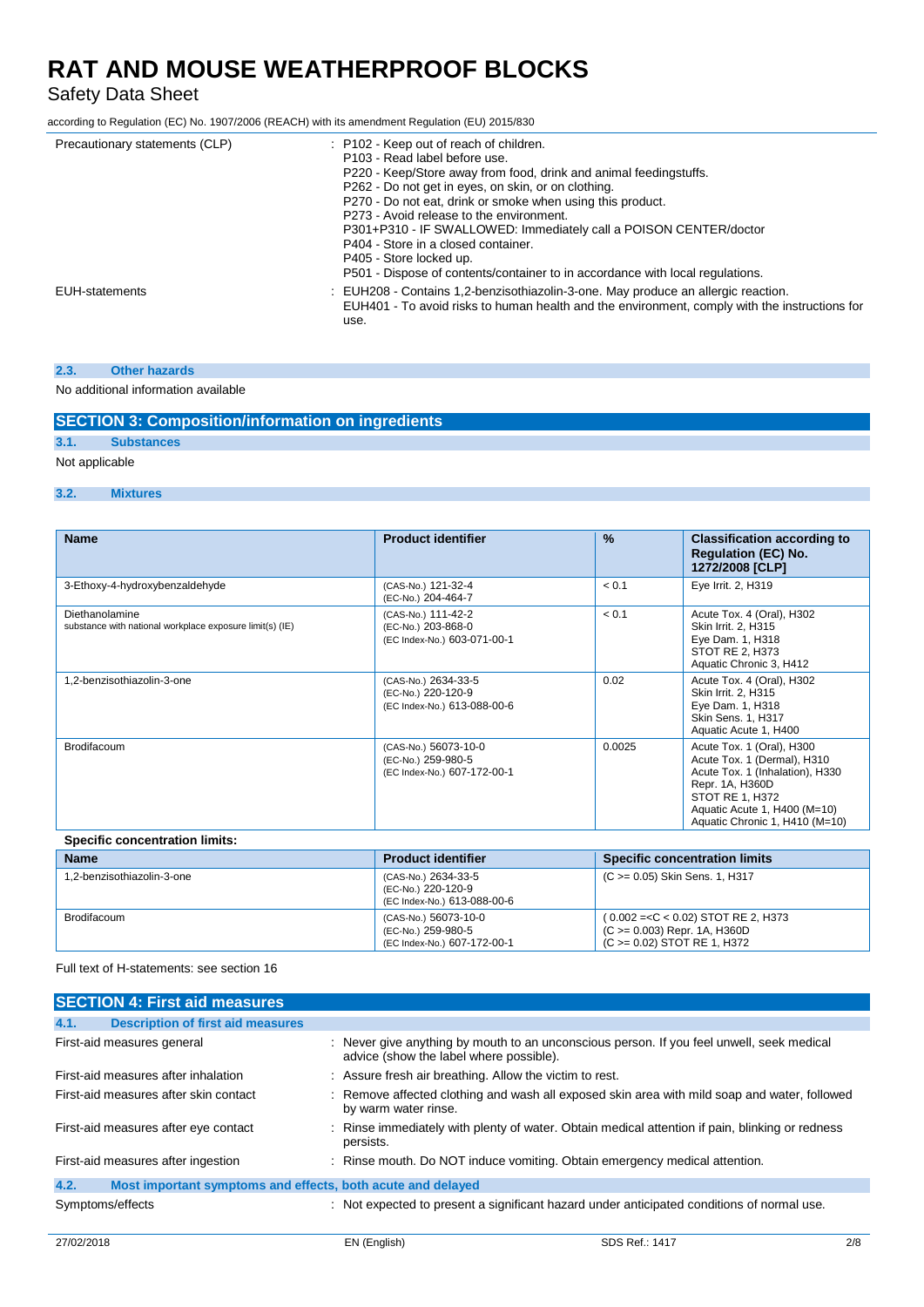Safety Data Sheet

according to Regulation (EC) No. 1907/2006 (REACH) with its amendment Regulation (EU) 2015/830

| 4.3.                                                                                                    | Indication of any immediate medical attention and special treatment needed                                                                                                                           |  |
|---------------------------------------------------------------------------------------------------------|------------------------------------------------------------------------------------------------------------------------------------------------------------------------------------------------------|--|
| Phytomenadione Vitamin K1 is antidotal.                                                                 |                                                                                                                                                                                                      |  |
| <b>SECTION 5: Firefighting measures</b>                                                                 |                                                                                                                                                                                                      |  |
| <b>Extinguishing media</b><br>5.1.                                                                      |                                                                                                                                                                                                      |  |
| Suitable extinguishing media                                                                            | : Foam. Dry powder. Carbon dioxide. Water spray. Sand.                                                                                                                                               |  |
| Unsuitable extinguishing media                                                                          | Do not use a heavy water stream.                                                                                                                                                                     |  |
| 5.2.<br>Special hazards arising from the substance or mixture                                           |                                                                                                                                                                                                      |  |
| No additional information available                                                                     |                                                                                                                                                                                                      |  |
| 5.3.<br><b>Advice for firefighters</b>                                                                  |                                                                                                                                                                                                      |  |
| Firefighting instructions                                                                               | : Use water spray or fog for cooling exposed containers. Exercise caution when fighting any<br>chemical fire. Prevent fire fighting water from entering the environment.                             |  |
| Protection during firefighting                                                                          | : Do not enter fire area without proper protective equipment, including respiratory protection.                                                                                                      |  |
| <b>SECTION 6: Accidental release measures</b>                                                           |                                                                                                                                                                                                      |  |
| 6.1.<br>Personal precautions, protective equipment and emergency procedures                             |                                                                                                                                                                                                      |  |
| 6.1.1.<br>For non-emergency personnel                                                                   |                                                                                                                                                                                                      |  |
| <b>Emergency procedures</b>                                                                             | : Evacuate unnecessary personnel.                                                                                                                                                                    |  |
| 6.1.2.<br>For emergency responders                                                                      |                                                                                                                                                                                                      |  |
| Protective equipment                                                                                    | Equip cleanup crew with proper protection.                                                                                                                                                           |  |
| <b>Emergency procedures</b>                                                                             | : Ventilate area.                                                                                                                                                                                    |  |
| 6.2.<br><b>Environmental precautions</b>                                                                |                                                                                                                                                                                                      |  |
| Prevent entry to sewers and public waters. Notify authorities if liquid enters sewers or public waters. |                                                                                                                                                                                                      |  |
| 6.3.<br>Methods and material for containment and cleaning up                                            |                                                                                                                                                                                                      |  |
| Methods for cleaning up                                                                                 | : On land, sweep or shovel into suitable containers. Minimize generation of dust. Store away<br>from other materials.                                                                                |  |
| <b>Reference to other sections</b><br>6.4.                                                              |                                                                                                                                                                                                      |  |
| See Heading 8. Exposure controls and personal protection.                                               |                                                                                                                                                                                                      |  |
| <b>SECTION 7: Handling and storage</b>                                                                  |                                                                                                                                                                                                      |  |
| <b>Precautions for safe handling</b><br>7.1.                                                            |                                                                                                                                                                                                      |  |
| Precautions for safe handling                                                                           | Wash hands and other exposed areas with mild soap and water before eating, drinking or<br>smoking and when leaving work. Provide good ventilation in process area to prevent formation<br>of vapour. |  |
| 7.2.<br>Conditions for safe storage, including any incompatibilities                                    |                                                                                                                                                                                                      |  |
| Storage conditions                                                                                      | : Keep only in the original container in a cool, well ventilated place away from : Keep container<br>closed when not in use.                                                                         |  |
| Incompatible products                                                                                   | Strong bases. Strong acids.                                                                                                                                                                          |  |
| Incompatible materials                                                                                  | Sources of ignition. Direct sunlight.                                                                                                                                                                |  |
| 7.3.<br><b>Specific end use(s)</b>                                                                      |                                                                                                                                                                                                      |  |
| No additional information available                                                                     |                                                                                                                                                                                                      |  |
| <b>SECTION 8: Exposure controls/personal protection</b>                                                 |                                                                                                                                                                                                      |  |
| 8.1.<br><b>Control parameters</b>                                                                       |                                                                                                                                                                                                      |  |

| Diethanolamine (111-42-2) |                                        |                                                        |  |
|---------------------------|----------------------------------------|--------------------------------------------------------|--|
| Ireland                   | Local name                             | Diethanolamine                                         |  |
| Ireland                   | OEL (8 hours ref) (mg/m <sup>3</sup> ) | 1 mg/m <sup>3</sup> IFV (Inhlable Fraction and Vapour) |  |
| Ireland                   | OEL (8 hours ref) (ppm)                | $0.2$ ppm                                              |  |

## **8.2. Exposure controls**

## **Personal protective equipment:**

Avoid all unnecessary exposure.

## **Hand protection:**

Wear protective gloves.

## **Eye protection:**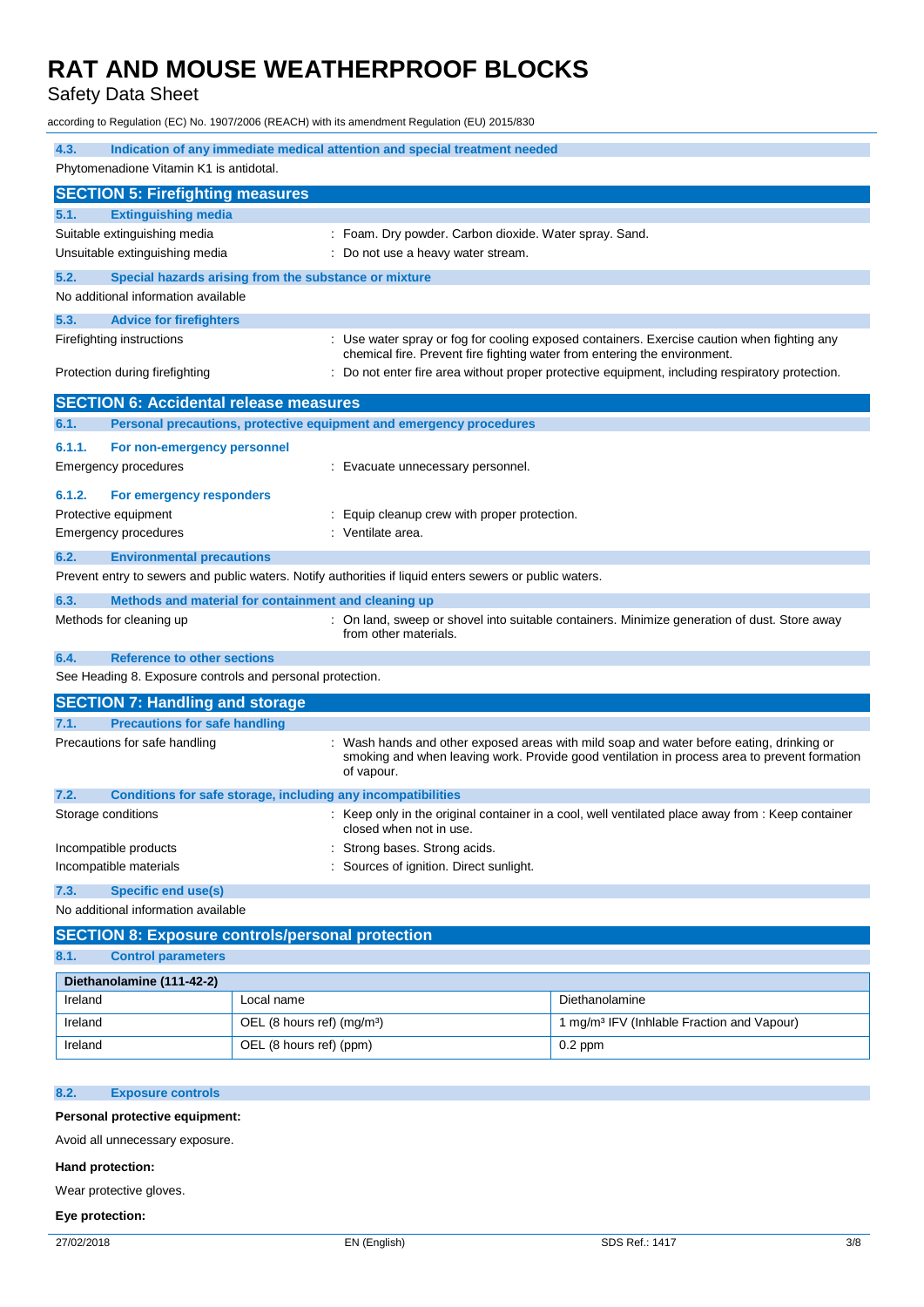## Safety Data Sheet

according to Regulation (EC) No. 1907/2006 (REACH) with its amendment Regulation (EU) 2015/830

Chemical goggles or safety glasses

## **Respiratory protection:**

Wear appropriate mask

### **Other information:**

Do not eat, drink or smoke during use.

## **SECTION 9: Physical and chemical properties**

| 9.1.<br>Information on basic physical and chemical properties |                     |
|---------------------------------------------------------------|---------------------|
| Physical state                                                | Solid               |
| Colour                                                        | red.                |
| Odour                                                         | mild.               |
| Odour threshold                                               | No data available   |
| рH                                                            | No data available   |
| Relative evaporation rate (butylacetate=1)                    | No data available   |
| Melting point                                                 | 60 °C (for the wax) |
| Freezing point                                                | No data available   |
| Boiling point                                                 | No data available   |
| Flash point                                                   | No data available   |
| Auto-ignition temperature                                     | No data available   |
| Decomposition temperature                                     | No data available   |
| Flammability (solid, gas)                                     | Non flammable.      |
| Vapour pressure                                               | No data available   |
| Relative vapour density at 20 °C                              | No data available   |
| Relative density                                              | 1.17                |
| Solubility                                                    | immiscible.         |
| Log Pow                                                       | No data available   |
| Viscosity, kinematic                                          | No data available   |
| Viscosity, dynamic                                            | No data available   |
| <b>Explosive properties</b>                                   | No data available   |
| Oxidising properties                                          | No data available   |
| <b>Explosive limits</b>                                       | No data available   |
|                                                               |                     |

**9.2. Other information**

No additional information available

|                                                                 | <b>SECTION 10: Stability and reactivity</b>          |
|-----------------------------------------------------------------|------------------------------------------------------|
| 10.1.                                                           | <b>Reactivity</b>                                    |
|                                                                 | No additional information available                  |
| 10.2.                                                           | <b>Chemical stability</b>                            |
| Not established.                                                |                                                      |
| 10.3.                                                           | <b>Possibility of hazardous reactions</b>            |
| Not established.                                                |                                                      |
| 10.4.                                                           | <b>Conditions to avoid</b>                           |
|                                                                 | Direct sunlight. Extremely high or low temperatures. |
| 10.5.                                                           | <b>Incompatible materials</b>                        |
|                                                                 | Strong acids. Strong bases.                          |
| 10.6.                                                           | <b>Hazardous decomposition products</b>              |
|                                                                 | Fume, Carbon monoxide, Carbon dioxide.               |
|                                                                 | <b>SECTION 11: Toxicological information</b>         |
| 11.1.                                                           | Information on toxicological effects                 |
| $\mathbf{A}$ and $\mathbf{A}$ and $\mathbf{A}$ and $\mathbf{A}$ | $\cdots$<br>$\cdots$                                 |

| Acute toxicity            |                 | : Not classified |                |     |
|---------------------------|-----------------|------------------|----------------|-----|
| Diethanolamine (111-42-2) |                 |                  |                |     |
| LD50 oral rat             |                 | 710 mg/kg        |                |     |
|                           | LD50 dermal rat | 12200 mg/kg      |                |     |
|                           | 27/02/2018      | EN (English)     | SDS Ref.: 1417 | 4/8 |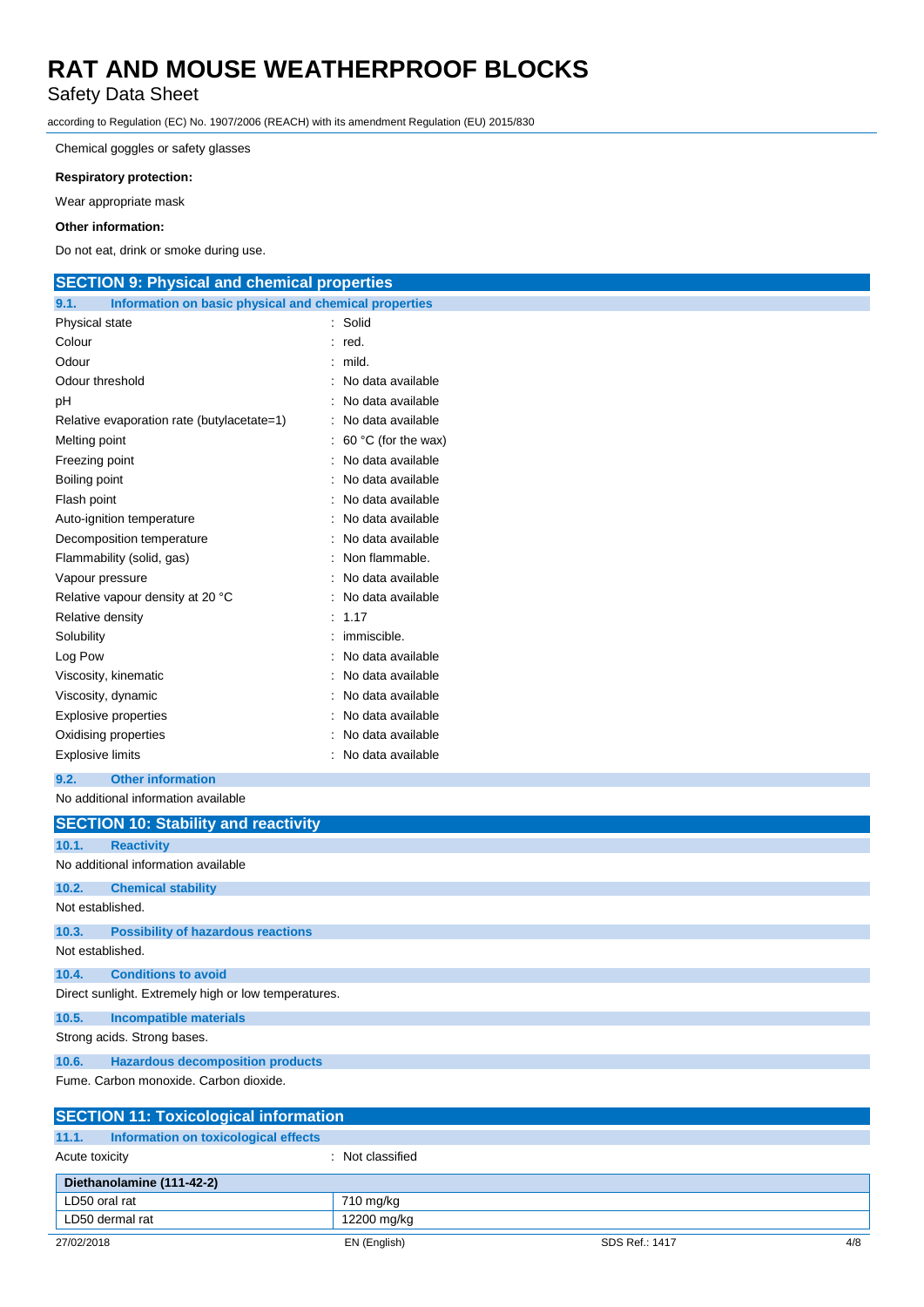Safety Data Sheet

according to Regulation (EC) No. 1907/2006 (REACH) with its amendment Regulation (EU) 2015/830

| Brodifacoum (56073-10-0)                               |                                                                            |
|--------------------------------------------------------|----------------------------------------------------------------------------|
| LD50 oral rat                                          | $0.27$ mg/kg                                                               |
| LD50 dermal rat                                        | 7.48 ml/kg                                                                 |
| Skin corrosion/irritation                              | Not classified                                                             |
| Additional information                                 | Based on available data, the classification criteria are not met           |
| Serious eye damage/irritation                          | Not classified                                                             |
| Additional information                                 | Based on available data, the classification criteria are not met           |
| Respiratory or skin sensitisation                      | Not classified                                                             |
| Additional information                                 | Based on available data, the classification criteria are not met           |
| Germ cell mutagenicity                                 | Not classified                                                             |
|                                                        | Based on available data, the classification criteria are not met           |
| Carcinogenicity                                        | Not classified                                                             |
| Additional information                                 | Based on available data, the classification criteria are not met           |
| Reproductive toxicity                                  | Not classified                                                             |
| Additional information                                 | Based on available data, the classification criteria are not met           |
| STOT-single exposure                                   | Not classified                                                             |
| Additional information                                 | Based on available data, the classification criteria are not met           |
| STOT-repeated exposure                                 | May cause damage to organs (blood) through prolonged or repeated exposure. |
| Additional information                                 | Based on available data, the classification criteria are not met           |
| Aspiration hazard                                      | Not classified                                                             |
| Additional information                                 | Based on available data, the classification criteria are not met           |
| Potential adverse human health effects and<br>symptoms | Based on available data, the classification criteria are not met.          |

| <b>SECTION 12: Ecological information</b>                |                                                                         |  |
|----------------------------------------------------------|-------------------------------------------------------------------------|--|
| 12.1.<br><b>Toxicity</b>                                 |                                                                         |  |
| Diethanolamine (111-42-2)                                |                                                                         |  |
| LC50 fish 1                                              | 1.46 mg/l                                                               |  |
| EC50 Daphnia 1                                           | 110 - 187 mg/l                                                          |  |
| Brodifacoum (56073-10-0)                                 |                                                                         |  |
| LC50 fish 1                                              | 0.042 mg/l 96hr Rainbow trout                                           |  |
| EC50 Daphnia 1                                           | 0.25 mg/l 48hr                                                          |  |
| ErC50 (algae)                                            | 0.04 mg/l 72hr                                                          |  |
|                                                          |                                                                         |  |
| <b>Persistence and degradability</b><br>12.2.            |                                                                         |  |
| <b>RAT AND MOUSE WEATHERPROOF BLOCKS</b>                 |                                                                         |  |
| Persistence and degradability                            | Not established.                                                        |  |
| <b>Bioaccumulative potential</b><br>12.3.                |                                                                         |  |
| RAT AND MOUSE WEATHERPROOF BLOCKS                        |                                                                         |  |
| Bioaccumulative potential                                | Not established.                                                        |  |
| 12.4.<br><b>Mobility in soil</b>                         |                                                                         |  |
| No additional information available                      |                                                                         |  |
| 12.5.<br><b>Results of PBT and vPvB assessment</b>       |                                                                         |  |
| No additional information available                      |                                                                         |  |
| 12.6.<br><b>Other adverse effects</b>                    |                                                                         |  |
| Additional information                                   | : Avoid release to the environment.                                     |  |
| <b>SECTION 13: Disposal considerations</b>               |                                                                         |  |
| <b>Waste treatment methods</b><br>13.1.                  |                                                                         |  |
| Product/Packaging disposal recommendations               | Dispose in a safe manner in accordance with local/national regulations. |  |
| Ecology - waste materials                                | Avoid release to the environment.                                       |  |
| <b>SECTION 14: Transport information</b>                 |                                                                         |  |
| In accordance with ADR $/$ IMDG $/$ IATA $/$ ADN $/$ RID |                                                                         |  |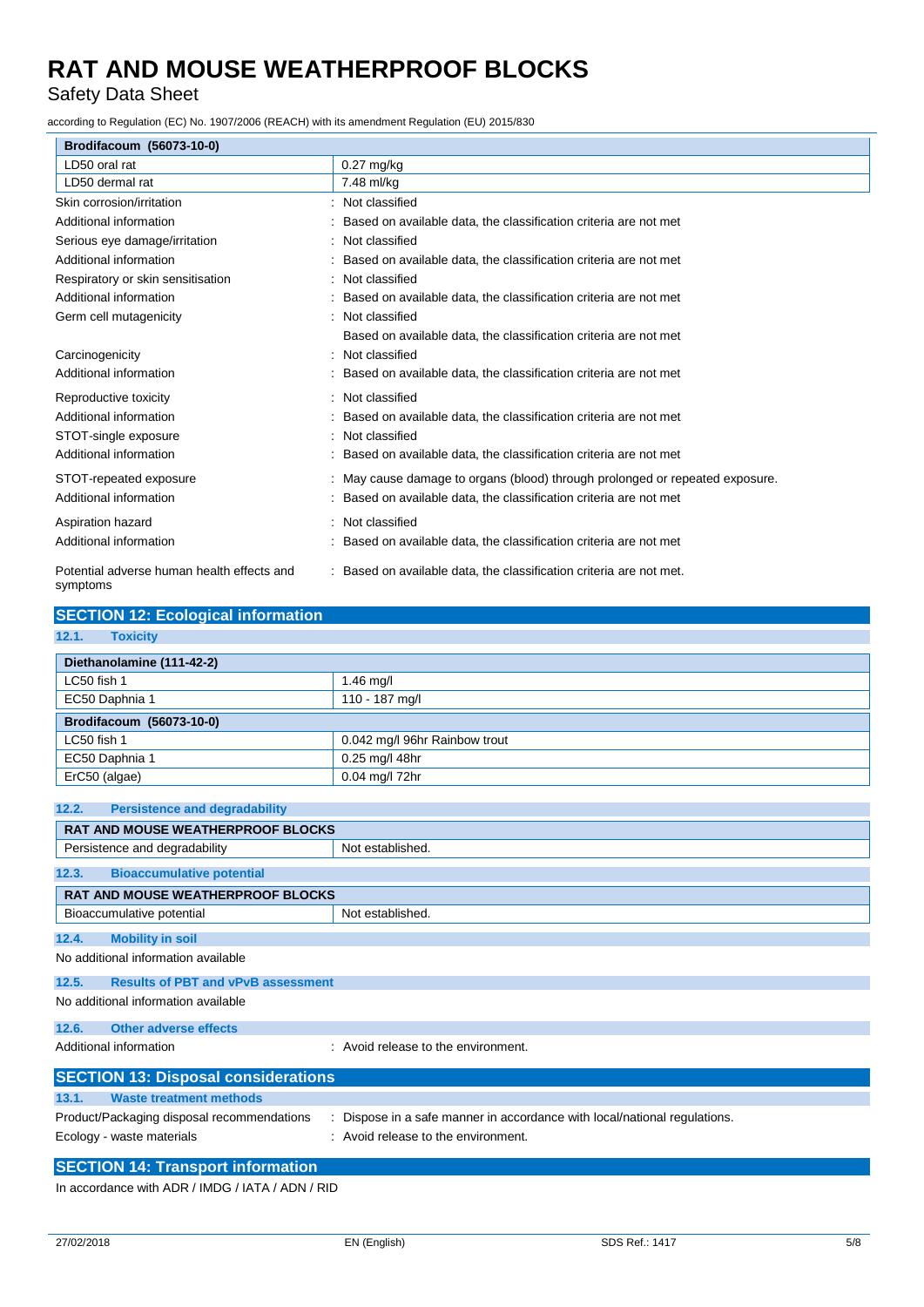Safety Data Sheet

according to Regulation (EC) No. 1907/2006 (REACH) with its amendment Regulation (EU) 2015/830

| 14.1.<br><b>UN number</b>                                                   |                                          |  |
|-----------------------------------------------------------------------------|------------------------------------------|--|
| UN-No. (ADR)                                                                | : Not applicable                         |  |
| UN-No. (IMDG)                                                               | Not applicable                           |  |
| UN-No. (IATA)                                                               | : Not applicable                         |  |
| UN-No. (ADN)                                                                | : Not applicable                         |  |
| UN-No. (RID)                                                                | : Not applicable                         |  |
| 14.2.<br><b>UN proper shipping name</b>                                     |                                          |  |
| Proper Shipping Name (ADR)                                                  | : Not applicable                         |  |
| Proper Shipping Name (IMDG)                                                 | Not applicable                           |  |
| Proper Shipping Name (IATA)                                                 | Not applicable                           |  |
| Proper Shipping Name (ADN)                                                  | Not applicable                           |  |
| Proper Shipping Name (RID)                                                  | : Not applicable                         |  |
| 14.3.<br><b>Transport hazard class(es)</b>                                  |                                          |  |
| <b>ADR</b>                                                                  |                                          |  |
| Transport hazard class(es) (ADR)                                            | : Not applicable                         |  |
|                                                                             |                                          |  |
| <b>IMDG</b>                                                                 |                                          |  |
| Transport hazard class(es) (IMDG)                                           | : Not applicable                         |  |
|                                                                             |                                          |  |
| <b>IATA</b>                                                                 |                                          |  |
| Transport hazard class(es) (IATA)                                           | : Not applicable                         |  |
|                                                                             |                                          |  |
| <b>ADN</b>                                                                  |                                          |  |
| Transport hazard class(es) (ADN)                                            | : Not applicable                         |  |
|                                                                             |                                          |  |
| <b>RID</b>                                                                  |                                          |  |
| Transport hazard class(es) (RID)                                            | : Not applicable                         |  |
| 14.4.<br><b>Packing group</b>                                               |                                          |  |
| Packing group (ADR)                                                         | : Not applicable                         |  |
| Packing group (IMDG)                                                        | : Not applicable                         |  |
| Packing group (IATA)                                                        | : Not applicable                         |  |
| Packing group (ADN)                                                         | Not applicable                           |  |
| Packing group (RID)                                                         | : Not applicable                         |  |
| 14.5.<br><b>Environmental hazards</b>                                       |                                          |  |
| Dangerous for the environment                                               | : No                                     |  |
| Marine pollutant                                                            | : No                                     |  |
| Other information                                                           | : No supplementary information available |  |
|                                                                             |                                          |  |
| 14.6.<br><b>Special precautions for user</b>                                |                                          |  |
|                                                                             |                                          |  |
| - Overland transport                                                        |                                          |  |
| Not applicable                                                              |                                          |  |
| - Transport by sea                                                          |                                          |  |
| Not applicable                                                              |                                          |  |
| - Air transport                                                             |                                          |  |
| Not applicable                                                              |                                          |  |
|                                                                             |                                          |  |
| - Inland waterway transport                                                 |                                          |  |
| Not applicable                                                              |                                          |  |
| - Rail transport                                                            |                                          |  |
| Not applicable                                                              |                                          |  |
| 14.7.<br>Transport in bulk according to Annex II of Marpol and the IBC Code |                                          |  |
| Not applicable                                                              |                                          |  |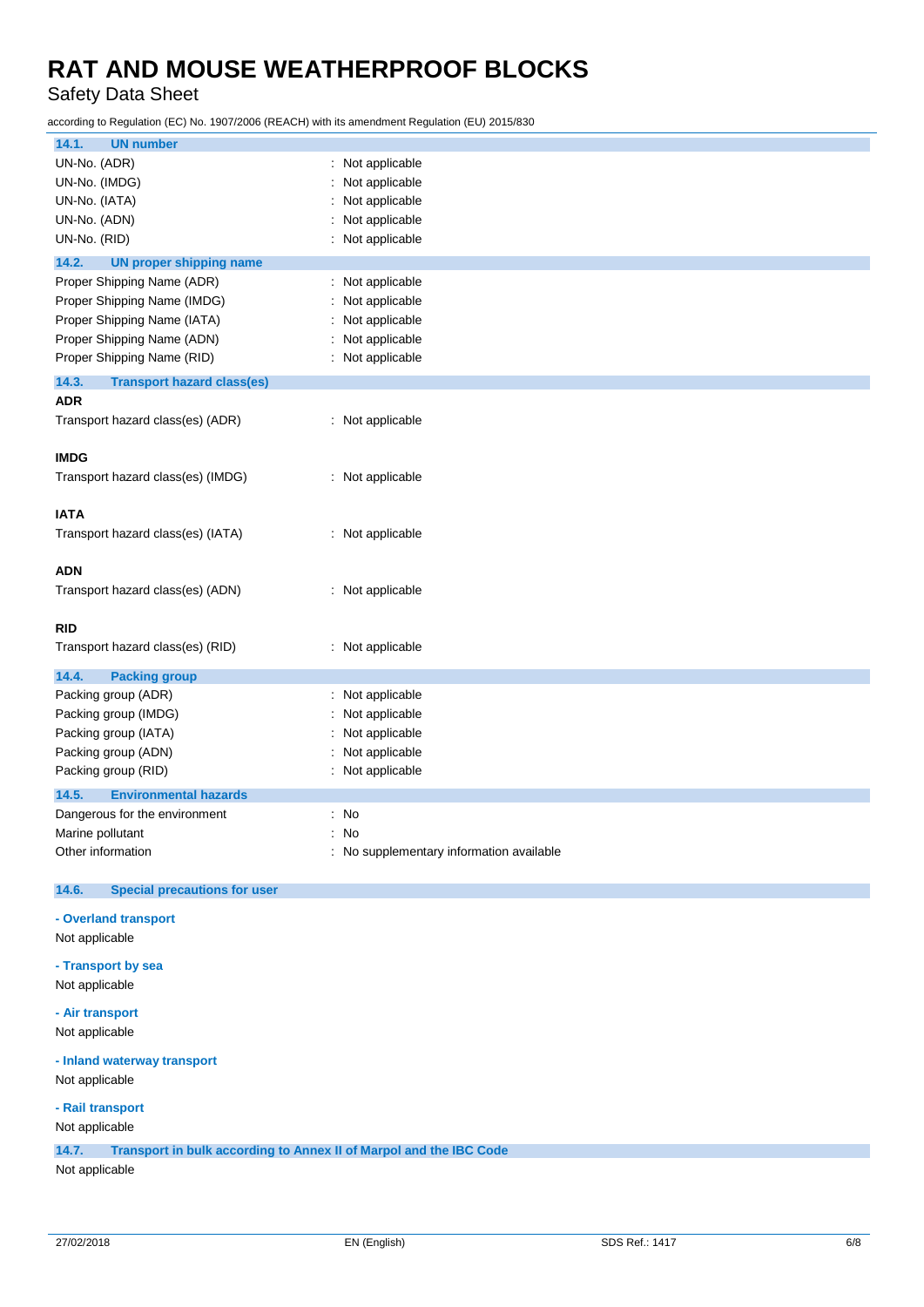## Safety Data Sheet

according to Regulation (EC) No. 1907/2006 (REACH) with its amendment Regulation (EU) 2015/830

## **SECTION 15: Regulatory information**

**15.1. Safety, health and environmental regulations/legislation specific for the substance or mixture**

### **15.1.1. EU-Regulations**

Contains no REACH substances with Annex XVII restrictions Contains no substance on the REACH candidate list Contains no REACH Annex XIV substances

#### **15.1.2. National regulations**

No additional information available

### **15.2. Chemical safety assessment**

No chemical safety assessment has been carried out

### **SECTION 16: Other information**

Data sources : REGULATION (EC) No 1272/2008 OF THE EUROPEAN PARLIAMENT AND OF THE COUNCIL of 16 December 2008 on classification, labelling and packaging of substances and mixtures, amending and repealing Directives 67/548/EEC and 1999/45/EC, and amending Regulation (EC) No 1907/2006.

Other information in the set of the set of the set of the set of the set of the set of the set of the set of the set of the set of the set of the set of the set of the set of the set of the set of the set of the set of the

## Full text of H- and EUH-statements:

| Acute Tox. 1 (Dermal)     | Acute toxicity (dermal), Category 1                                                       |
|---------------------------|-------------------------------------------------------------------------------------------|
| Acute Tox. 1 (Inhalation) | Acute toxicity (inhal.), Category 1                                                       |
| Acute Tox. 1 (Oral)       | Acute toxicity (oral), Category 1                                                         |
| Acute Tox. 4 (Oral)       | Acute toxicity (oral), Category 4                                                         |
| Aquatic Acute 1           | Hazardous to the aquatic environment - Acute Hazard, Category 1                           |
| Aquatic Chronic 1         | Hazardous to the aquatic environment - Chronic Hazard, Category 1                         |
| Aquatic Chronic 3         | Hazardous to the aquatic environment - Chronic Hazard, Category 3                         |
| Eye Dam. 1                | Serious eye damage/eye irritation, Category 1                                             |
| Eye Irrit. 2              | Serious eye damage/eye irritation, Category 2                                             |
| Repr. 1A                  | Reproductive toxicity, Category 1A                                                        |
| Skin Irrit. 2             | Skin corrosion/irritation, Category 2                                                     |
| Skin Sens. 1              | Skin sensitisation, Category 1                                                            |
| STOT RE 1                 | Specific target organ toxicity - Repeated exposure, Category 1                            |
| STOT RE <sub>2</sub>      | Specific target organ toxicity - Repeated exposure, Category 2                            |
| H300                      | Fatal if swallowed.                                                                       |
| H302                      | Harmful if swallowed.                                                                     |
| H310                      | Fatal in contact with skin.                                                               |
| H315                      | Causes skin irritation.                                                                   |
| H317                      | May cause an allergic skin reaction.                                                      |
| H318                      | Causes serious eye damage.                                                                |
| H319                      | Causes serious eye irritation.                                                            |
| H330                      | Fatal if inhaled.                                                                         |
| H360D                     | May damage the unborn child.                                                              |
| H372                      | Causes damage to organs through prolonged or repeated exposure.                           |
| H373                      | May cause damage to organs through prolonged or repeated exposure.                        |
| H400                      | Very toxic to aquatic life.                                                               |
| H410                      | Very toxic to aquatic life with long lasting effects.                                     |
| H412                      | Harmful to aquatic life with long lasting effects.                                        |
| <b>EUH208</b>             | Contains . May produce an allergic reaction.                                              |
| <b>EUH401</b>             | To avoid risks to human health and the environment, comply with the instructions for use. |

RI - SDS EU (REACH Annex II) CLP

#### **Before using any product, ensure that you read and understand its label.**

The information contained in this safety data sheet is, to the best of our knowledge and belief, accurate and reliable at the time of publication. The information relates only to the specific material designated in this safety data sheet and may not be valid for such material if it is used in combination with any other material(s) or any other use than that specified herein. Neither Rentokil Initial plc<br>nor any of its s responsibility to satisfy him/herself as to the suitability in completeness of such information for his/her own particular use.

Copyright © (2018) Rentokil Initial plc, Rentokil Initial Power Centre, Unit A1 & A2 Link 10, Napier Way, Crawley, RH10 9RA. United Kingdom.